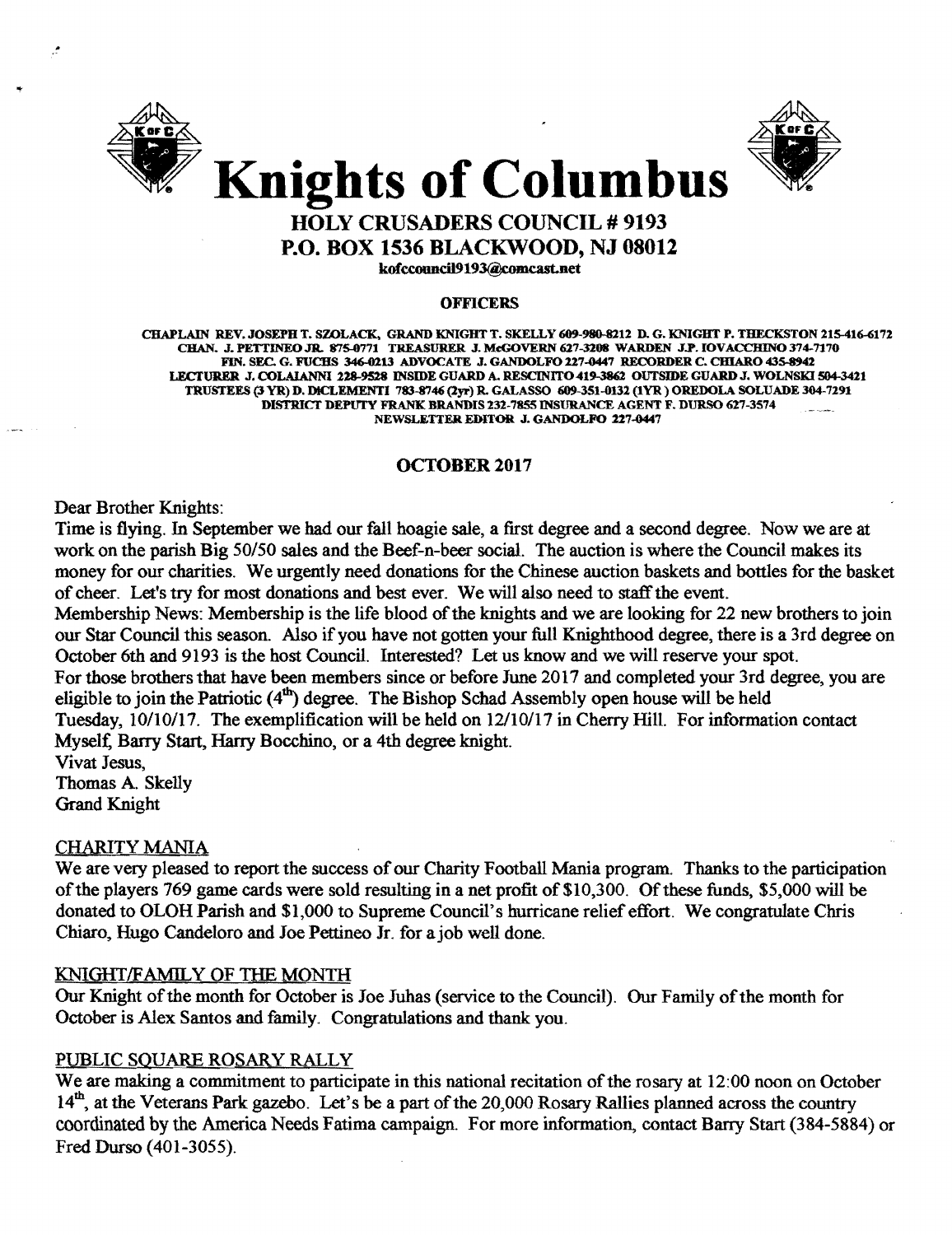#### DEGREE NEWS

Our Council hosted a First Degree (Admission Degree) on Sept.  $21<sup>st</sup>$  in the Parish Center. In a very successful Admission ceremony 12 new members were admitted, 8 from our Council. We congratulate and welcome James McCusker, Javier Kangel, Rodolfo Langman, Jeffrey Dunne, David Bolinski, Macedonio Sortelo, Ronald Filipkowski and Jerry Roccia. Our degree team was in good form in the following roles: (GK) Dan Tumolo, (DGK) Fred Durso, (Chan) John Gandolfo, (FS) Robert Galasso, (Ward) Pat Theckston, (BnBr) Joe Pettineo 3, (HnGds) Bob Witkowski & Hugo Candeloro; (InGd) Joe --Pettineo Jr., and (Mus) Jim McGovern. We thank Dan McHugh for the refreshments.

On Sept. 28<sup>th</sup> our Council hosted a Second Degree (Formation Degree) in the Parish Center. Details will be described in the November newsletter.

### ATTENTION ALL 2<sup>ND</sup> DEGREE KNIGHTS

Our Council will host a Third Degree (Knighting Degree) on Friday, October  $6<sup>th</sup>$ , 8 PM in the Parish Center. This is a great opportunity for you to take your third degree and attain the honor of full knighthood in our Order, in your home Council. You should register by contacting our Worthy District Deputy, Frank Brandis (232 7855). We truly encourage you to take advantage of this opportunity.

#### ANNUAL BLUE MASS

Our Council donated \$250 toward the Annual Blue Mass on Sept. 29<sup>th</sup>, for police officers and first responders Our donation helped to offset food costs for the reception that followed the Mass and an add book.

#### **HOAGIE SALE**

On Saturday, September 23rd, we had another hoagie sale. We had good participation by membership (and their children) and we finished in record time. We made and sold 70 dozen hoagies and we are pleased to report our net profit to the Council was SI,130. We had 77 left over

but we donated them to the poor so that's a good thing. We thank all of you for your help and, and as you know, the proceeds from the sale will go toward the support of our seminarians. Again, we thank our program director, Tim Ferrell, for a job well done.

#### BABY BOTTLE BOOMERANG

During the weekend of Sept. 9-10 we had our Baby Bottle Boomerang drive to raise funds for the Pro-Life effort. Thanks to the generosity of our parishioners and the participation of our members, the drove raised \$1,716 so far. Donations continue to trickle in We thank our program director, JeffLilley for a job well done.

#### CHAPLAINS CORNER.

We as Christians, followers of Christ, have always believed in a life in the next world, because of Jesus who gave assurance of eternity. His greatest miracle, of course, was his own resurrection from the dead. This put God's seal of approval on all that Jesus taught and did while in this world. With this thought in mind, we should not take it too much to heart when someone leaves this world, nor should we fear our own departure for that never-ending home in heaven. The only thing we have to make sure to do is to live a good Christian life now, during the years God gave us here on this earth.

#### HONQRARY MEMBER

Members who have attained the actual age of 70 years and who have been members of the Order 25 consecutive years are designated honorary life members. Our Council congratulates Ed Steward on becoming an Honorary Life Member.

#### IN MEMORIAM

Once again it is our sad duty to report the passing of a brother knight. On Sept. 18<sup>th</sup>, Pete Brusco died. Brother Pete was a 4<sup>th</sup> degree knight Bishop Schad Assembly and a charter member of our Council. Pray for him and his family.

#### KNIGHTS OF COLUMBUS INSURANCE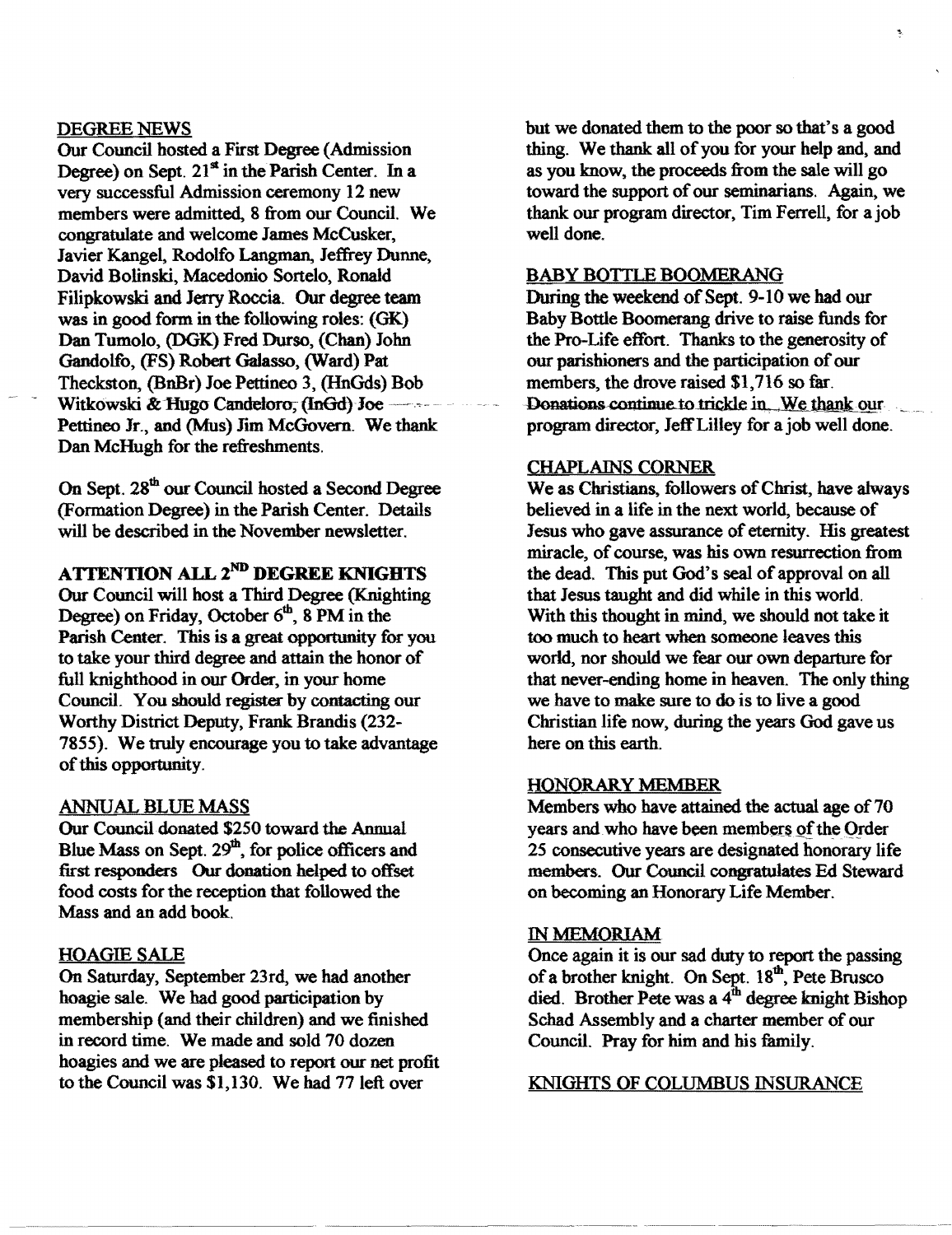As fathers, it is our job to make sure our families are well protected and well prepared. Of course, this duty, along with all of the other responsibilities that come with the vocation of fatherhood can appear overwhelming. Our vocation begins to feel like a burden; it seems we will never again experience peace of mind, let alone financial protection. Fortunately, as Knights of Columbus, you have exclusive access to a tremendous set of fraternal benefits that can help you experience peace of mind and provide the protection that your family needs and deserves. Life insurance is a powerful tool that, properly structured, can help you secure your family's future. As a knight you have access to a whole host of life insurance products that can either be permanent or temporary ("term"). Call me today for an appointment. Fred Durso, FICF, Field Agent, (856) 401-3055 Fred.durso@kofc.org

#### MALVERN RETREAT WEEKEND

Next year's Malvern Retreat will be held during the weekend of January 12-14, more information to follow.

#### OCTOBER BIRTHDAYS AND ANNIVERSARIES

The following brothers or members of their families will celebrate their birthdays in October: Ruben Averion, Alexander Belmont, Frank Brandis, Anthony Briglia, Rev. Rene' Canales,-Angelo Cirrincione, Tullio DeLiberali, Ray Duguay, Fred Durso, Mrs. Rose Durso, Vmcent A. Durso, Mrs. Judy Enos, Nick Fecenko, Vmce Foschini, George Fuchs, George L. Fuchs, Kristen Fuchs, Romeo Giannetti, Erich Gottwald, John Heck, Jr., Dan Long, Frank Maggio, Bill Means, Daniel Olaya, Diana Ritz, Antonio Rowan, John Sirolli, Philip Sirolli, Kailey Tolen, Bill Toner, John Valdez, Charles Woodward, Mrs. Althea Wright, Lans C. Wright and Alexander Yusay. The following members will celebrate their anniversaries in October: Mr.&Mrs. Rich

Calabrese, Mr.&Mrs. Ray Dugay, Mr.&Mrs. Bob Enos, Mr.& Mrs. Joe Mikos, Mr.&Mrs Tony Porcellini and Mr.&Mrs. John Sirolli. CONGRATULATIONS! If we missed someone, contact John Gandolfo (227-0447) or gandy@comcast.net.

#### FOURTH DEGREE NEWS

The Fourth Degree Exemplification will be held on Dec.  $10<sup>th</sup>$ , in Cherry Hill. The Bishop Schad Assembly meets on the 3<sup>rd</sup> Wednesday of the month in the Parish Center.

#### FIRST FRIDAY ADORATION

Exposition of the Blessed Sacrament will take place in the Our Lady of Hope Chapel on First Friday, October 6th, after the 9:00 AM Mass, continue until 7:00 PM, and close with Benediction.

#### EDITORIAL

We are off and running on this new Columbian Year. We are following up a First Degree (Admission Degree) and Second Degree (Formation Degree) with a Third Degree (Knighting Degree) on October  $6<sup>th</sup>$ . The hoagie sale was another success. Let's keep the momentum going for the National Rosary Recitation to be held on Oct. 14<sup>th</sup> and our 50/50 Social on Nov.  $11^{th}$ . Lots of activity, lots of fun and lots of good work. Vivat Jesus.

#### IMPORTANT DATES

Oct. 6 First Friday (OLOH Chapel) Oct. 6 Third Degree (8 PM Parish Centerr) Oct. 12 Officers Meeting (7 PM Parish Center) Oct. 12 Council Meeting (8 PM Parish Center) Oct. 14 Public Square Rosary Rally (12 noon Veterans Park gazebo) Oct. 26 Council Meeting (8 PM Parish Center) Nov. 3 First Friday (OLOH Chapel) Nov. 9 Officers Meeting (7 PM Parish Center) Nov. 9 Council Meeting (8 PM Parish Center) Nov. 11 *50/50* Social (parish Center) Nov. 23 Thanksgiving Day-No Meeting

-~................-~...................-~- --\_...............\_\_.....